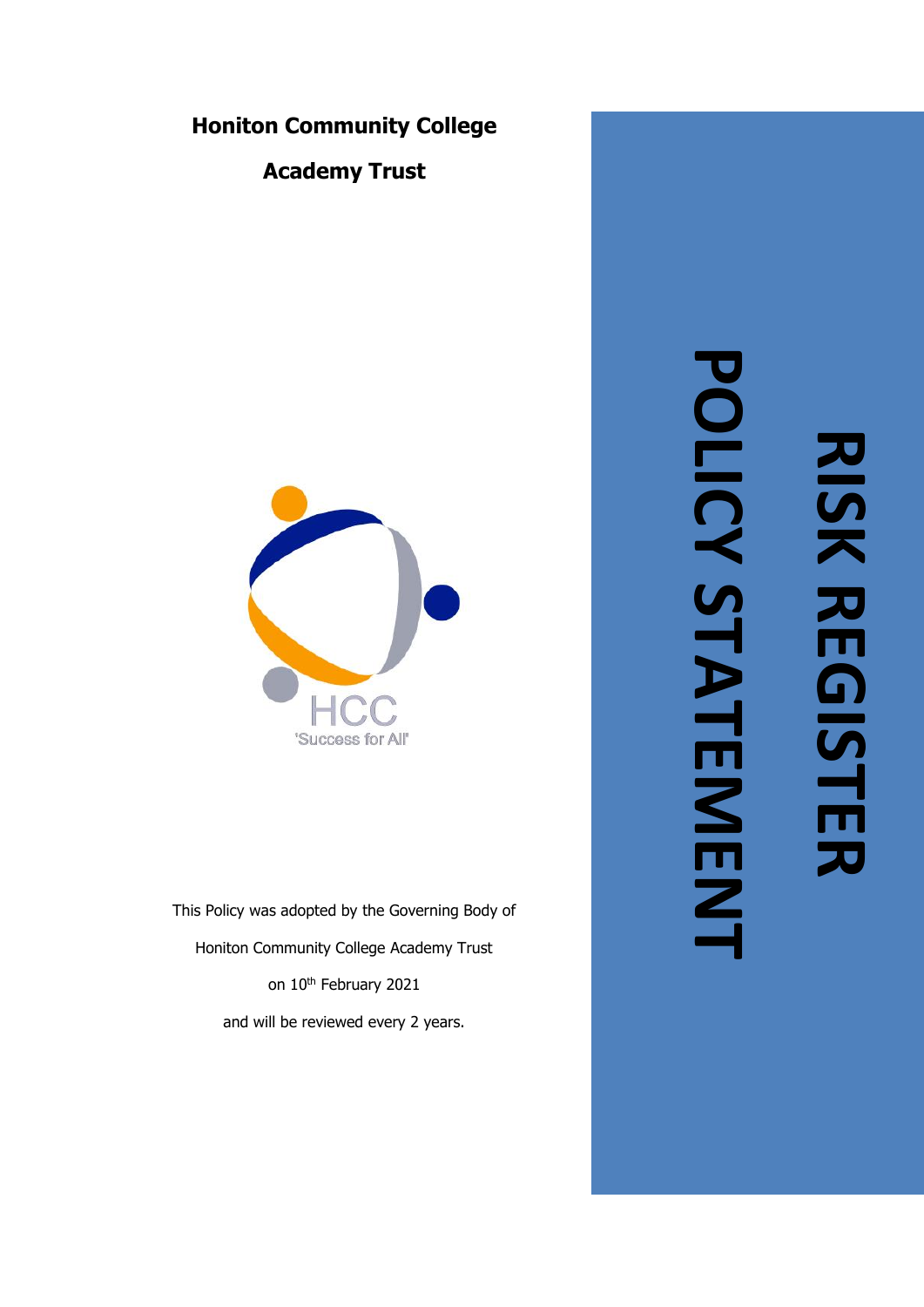#### **CONTENTS**

| <b>Risk Policy</b>             |  |
|--------------------------------|--|
|                                |  |
| 2.0 Roles and Responsibilities |  |
|                                |  |

| Appendix 1 (Risk & Opportunity Management Policy Statement) | -5 |
|-------------------------------------------------------------|----|
|                                                             |    |

**Note: A copy of the Risk Register can be obtained by contacting the Director of Finance and Resources. The Risk Register also includes a list of priorities and the risk scoring matrix (the scoring matrix is also attached at appendix 2).**

\*Added July 2016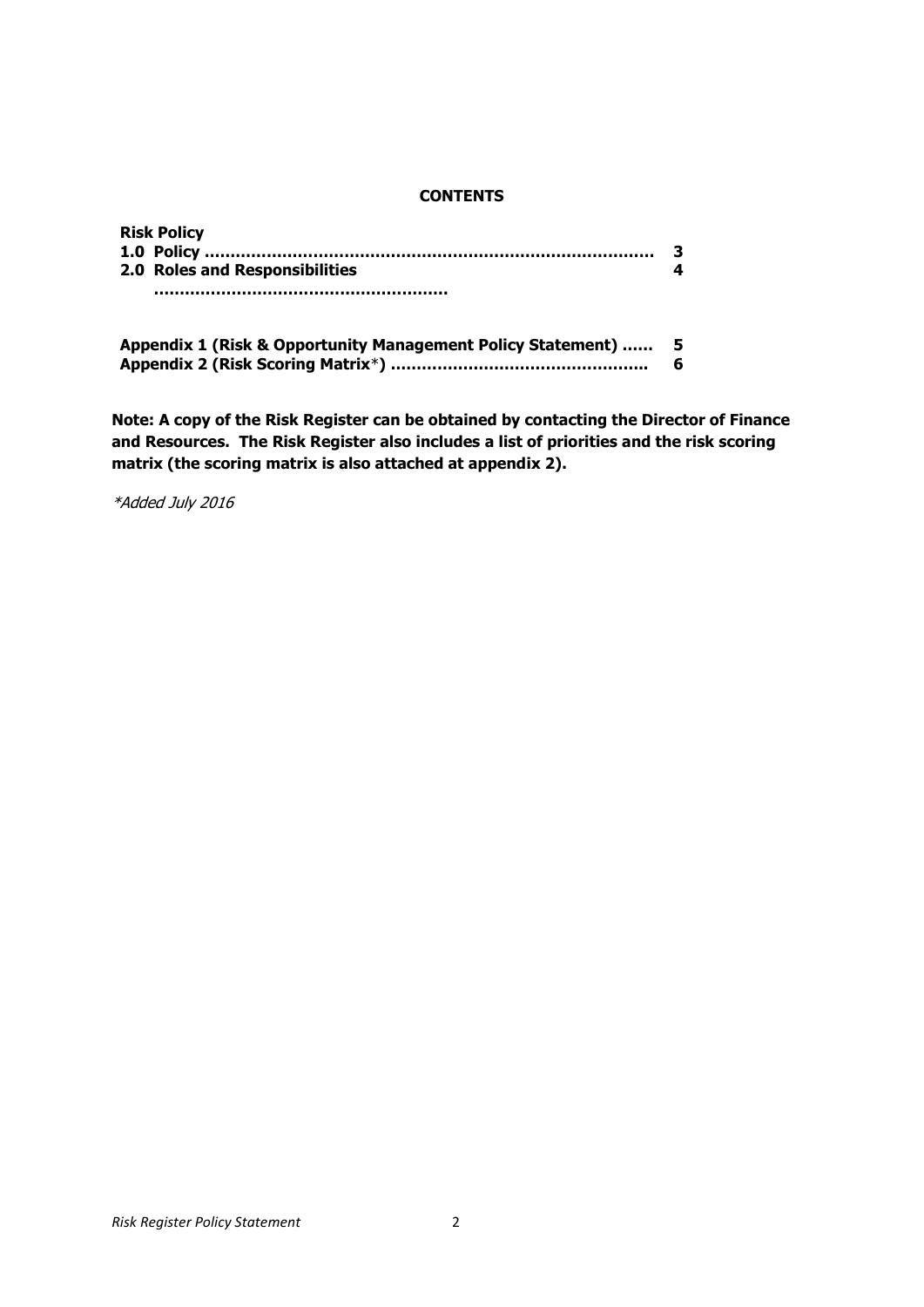# **RISK POLICY**

# **1.0 Policy**

1.1 For the purposes of this strategy, risk is defined as something that might have a detrimental impact on the achievement of the College's objectives. Risk & Opportunity Management is defined as encouraging innovation through a managed process, ensuring that tangible and intangible assets are safeguarded.

1.2 The aim of risk management is to answer the questions: What could go wrong? What are we going to do about it and when?

1.3 The purpose of risk management is to proactively identify what we should be doing in order to achieve our objectives while protecting our staff, pupils, property and reputation from harm.

1.4 The College's 'Risk & Opportunity Management Policy Statement' (Appendix 1) records the College's risk management objectives and summarises how these objectives will be achieved.

1.5 Examples of the types of risks which the College face include:-

- Failure to comply with statutory obligations and regulations such as those covering the environment, health and safety, employment practice, and human rights.
- · Anything that poses a threat to the achievement of educational objectives, including failure to take opportunities to improve educational standards within the College.
- Failing to fulfil its duty of care to those that the College comes in to contact with.
- Loss or deterioration of assets above and beyond normal wear and tear.
- · Anything that could damage the College's reputation and undermine public confidence.
- Not protecting the environment from the actions of the College itself or from others operating within the boundaries of the College.

1.6 Risk needs to be managed rather than avoided and consideration of risk should not stifle innovative decision-making.

1.7 In addition to identifying and defining risks associated with the activities of the College, risk management is seen as a tool for identifying and assessing opportunities. The documented assessment of opportunities will provide the level of confidence required to make informed decisions. The College recognises that it works in an increasingly litigious and risk-averse society.

1.8 A consistent approach to risk analysis will be an integral part of College planning and project management, and will be developed with the minimum of bureaucracy.

1.9 The College is committed to establishing a systematic and consistent approach to risk identification, analysis and control which:

- · Embeds risk management as part of College decision making; strategic planning; and project management.
- Enables the College to deliver its priorities and services effectively.
- Contributes towards the achievement of sustainable improvement.
- Contributes to the College discharging its duty of care to pupils and its employees.
- Reduces the number and cost of insurance and contractual claims arising.
- · Minimises damage to the College's reputation.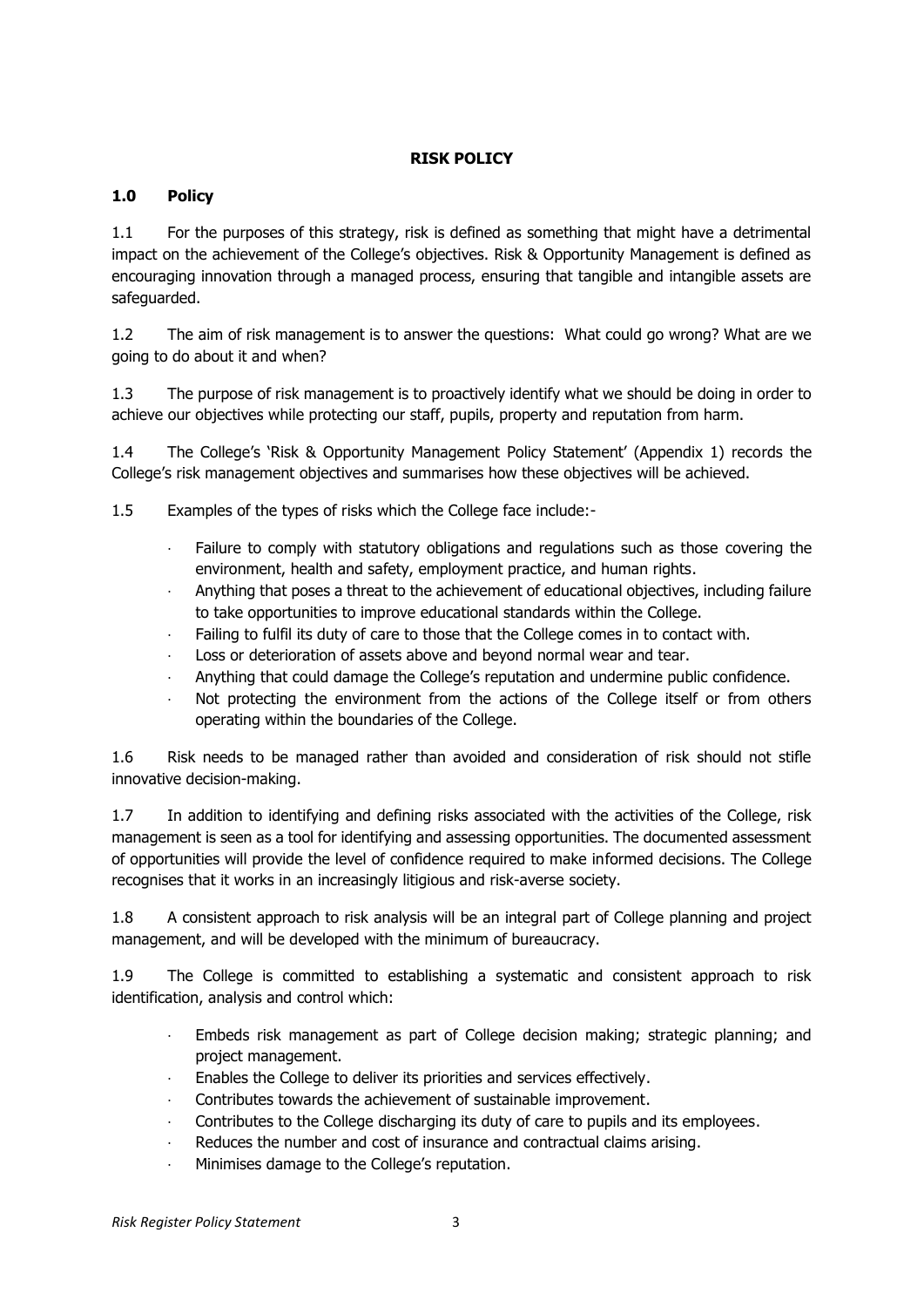# **2.0 Roles & Responsibilities**

2.1 The full Governing Body and the Principal have joint responsibility for the College's risk management direction.

2.2 The Director of Finance and Resources will be responsible for maintaining the College's Risk Register. It will be updated following Governor meetings and made available to Governors and ELT to inform their decision making. Termly ELT will review the College Risk Register to ensure it reflects the current position for the College.

2.3 Each of the College's Governors Committees will review the College's Risk Management arrangements in line with its agreed Terms of Reference.

2.4 It is the responsibility of all Governors and staff to consider risks and opportunities as part of their decision making and day to day activities for the College. This will include highlighting risks and opportunities as well as implementing agreed actions.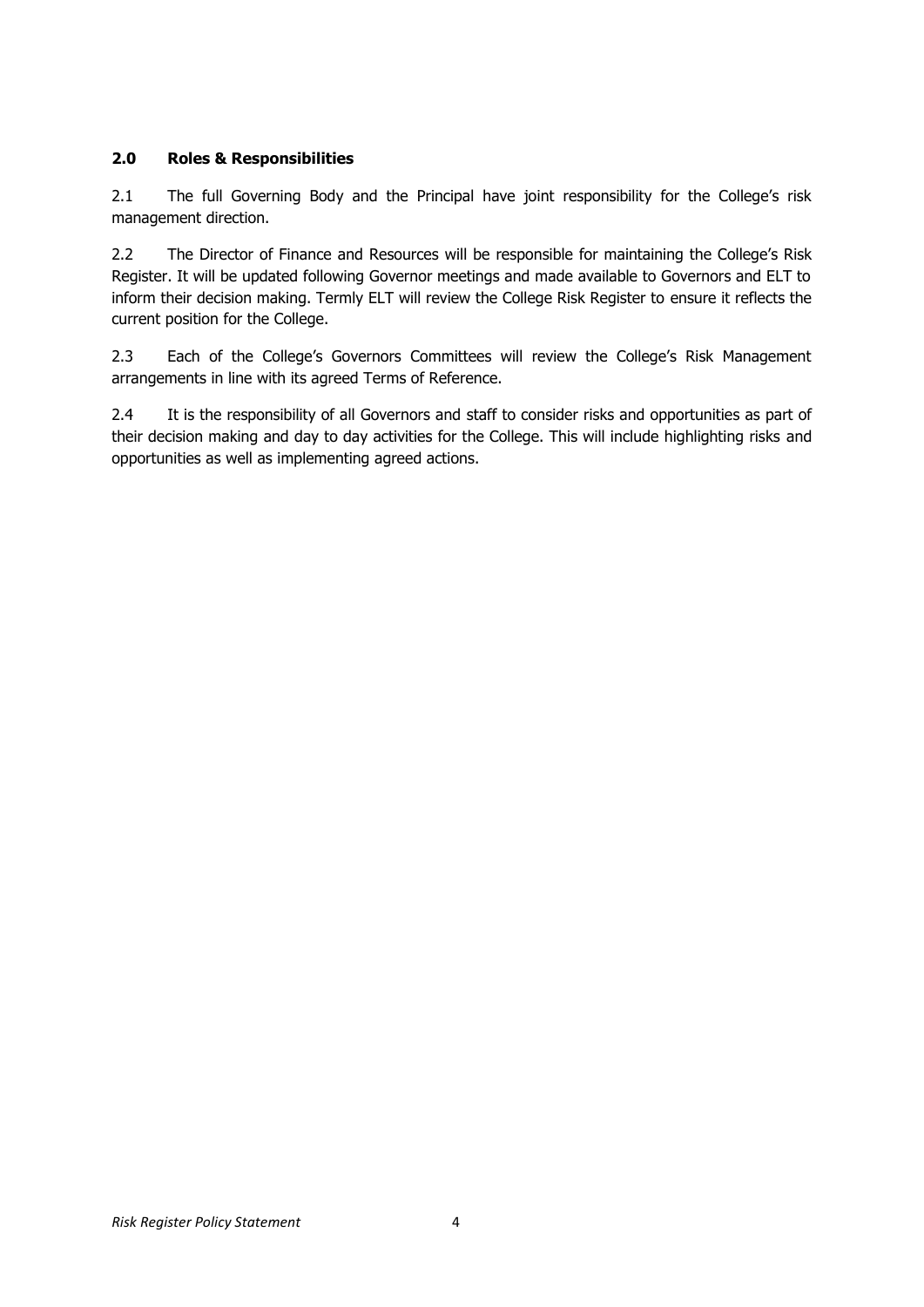#### **RISK & OPPORTUNITY MANAGEMENT**

#### **POLICY STATEMENT**

Honiton Community College views risk management as an integral part of good corporate governance. It is essential in order to continue to meet high educational standards, demonstrate Best Value and protect the assets of the College. Risk management is not about totally eliminating risk but about identifying and understanding risk and therefore managing it more effectively.

The College's risk management objectives are to:

- Embed risk management into the culture of the College.
- · Comply with statutory obligations.
- Preserve and enhance the delivery of education within the College.
- · Safeguard pupils, employees and all other persons to whom the College has a duty of care.
- Protect its property including buildings, equipment, vehicles and all other assets and resources.
- · Maintain effective control of public funds.
- Protect the reputation of the College.
- Support the quality of the environment.

These objectives will be achieved by:

- Establishing clear roles, responsibilities and reporting lines within the College for risk management.
- · Providing a framework for recording and reviewing potential risks and associated actions.
- Reinforcing the importance of effective risk management by offering training, good practice, and other support.

It is the responsibility of every member of staff of the College to have regard for risk in carrying out their roles.

Governors and the College's Executive Leadership Team (ELT) are accountable for implementing this Policy.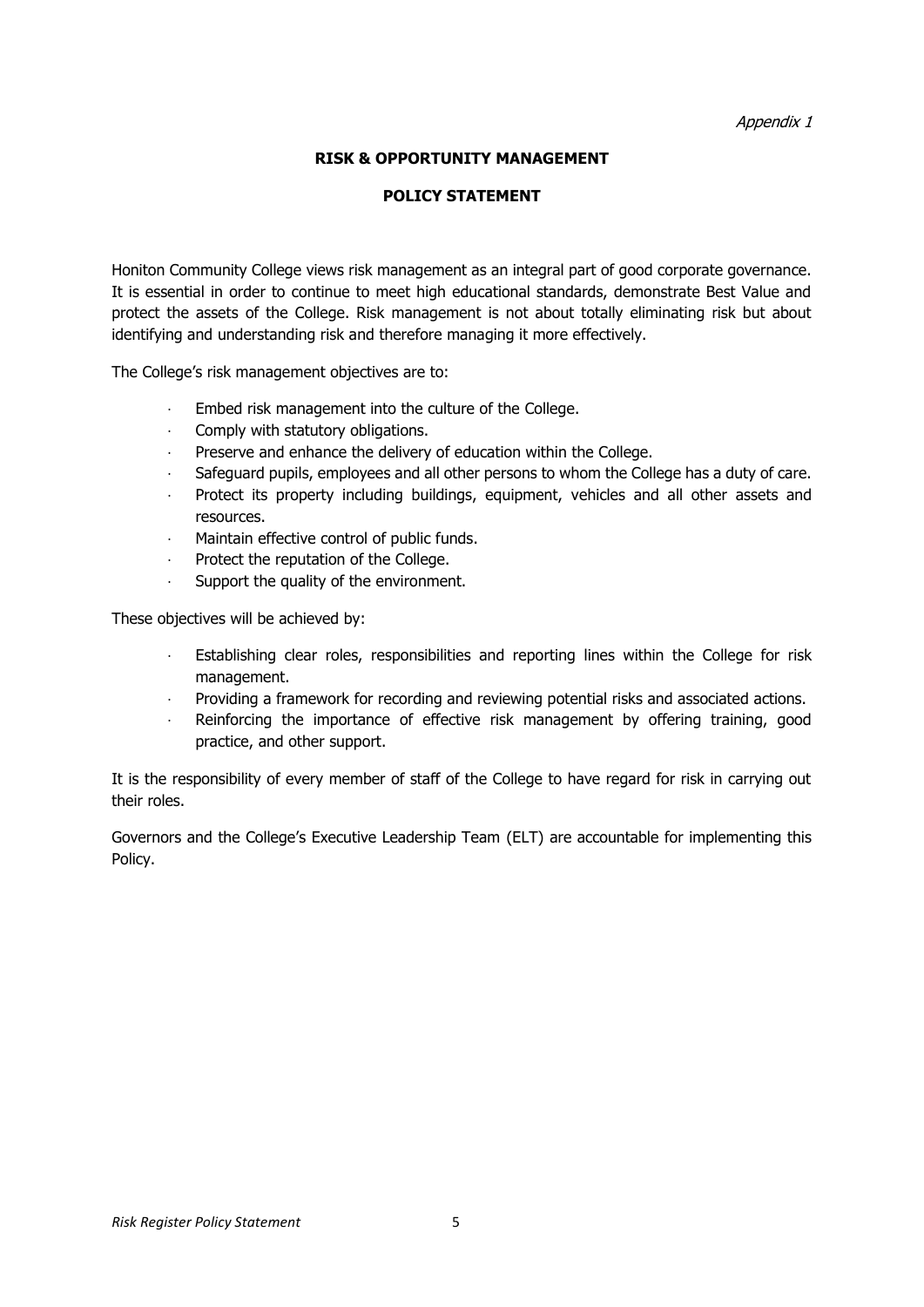#### **Honiton Community College**



#### **Risk Scoring Matrix**

### **Table 1 – Likelihood of Occurrence**

| Likelihood of Occurrence | <b>Score</b> | <b>Description</b>                               |  |
|--------------------------|--------------|--------------------------------------------------|--|
| Almost certain           |              | Will undoubtedly happen, possibly frequently     |  |
| Likely                   | 4            | Will probably happen, but not a persistent issue |  |
| Possible                 |              | May happen occasionally                          |  |
| Unlikely                 |              | Not expected to happen, but is possible          |  |
| Remote                   |              | Very unlikely this will ever happen              |  |

#### **Table 2 – Impact of Occurrence**

| <b>Impact</b>   | <b>Score</b>            | <b>Description</b>                                           |                            |                                                                              |                                                                                           |                                                               |
|-----------------|-------------------------|--------------------------------------------------------------|----------------------------|------------------------------------------------------------------------------|-------------------------------------------------------------------------------------------|---------------------------------------------------------------|
|                 |                         | Impact on<br><b>Service</b><br><b>Objectives</b>             | <b>Financial</b><br>Impact | Impact on<br>People                                                          | Impact on<br><b>Time</b>                                                                  | Impact on<br>Reputation                                       |
| Catastrophic    | 5                       | Unable to<br>function,<br>inability to fulfil<br>obligations | Severe financial<br>loss   | Death                                                                        | Serious - In<br>excess of two<br>vears to<br>recover pre<br>event position                | Highly<br>damaging,<br>severe loss of<br>public<br>confidence |
| Major           | 4                       | Significant<br>impact on<br>service<br>provision             | Major financial<br>loss    | Extensive<br>injury, major<br>permanent<br>harm                              | Major $-$<br>Between 1<br>$year - 2 years$<br>to recover to<br>pre event<br>position      | Major adverse<br>publicity, major<br>loss of<br>confidence    |
| <b>Moderate</b> | $\overline{\mathbf{3}}$ | Service<br>objectives<br>partially<br>achievable             | Significant<br>financial   | Medical<br>treatment<br>required, semi-<br>permanent<br>harm up to 1<br>year | Considerable<br>- between 6<br>months to 1<br>year to<br>recover to pre<br>event position | Some adverse<br>publicity, legal<br>implications              |
| <b>Minor</b>    | $\overline{2}$          | Minor impact<br>on service<br>objectives                     | Moderate<br>financial      | First aid<br>treatment, non-<br>permanent<br>harm up to 1<br>month           | Some 2-6<br>months to<br>recover                                                          | Some public<br>embarrassment,<br>no damage to<br>reputation   |
| <b>None</b>     | 1                       | Minimal<br>impact, no<br>service<br>disruption               | Minimal loss               | No obvious<br>harm/injury                                                    | Minimal $-$ up<br>to 2 months<br>to recover                                               | No interest to<br>the press,<br>internal only                 |